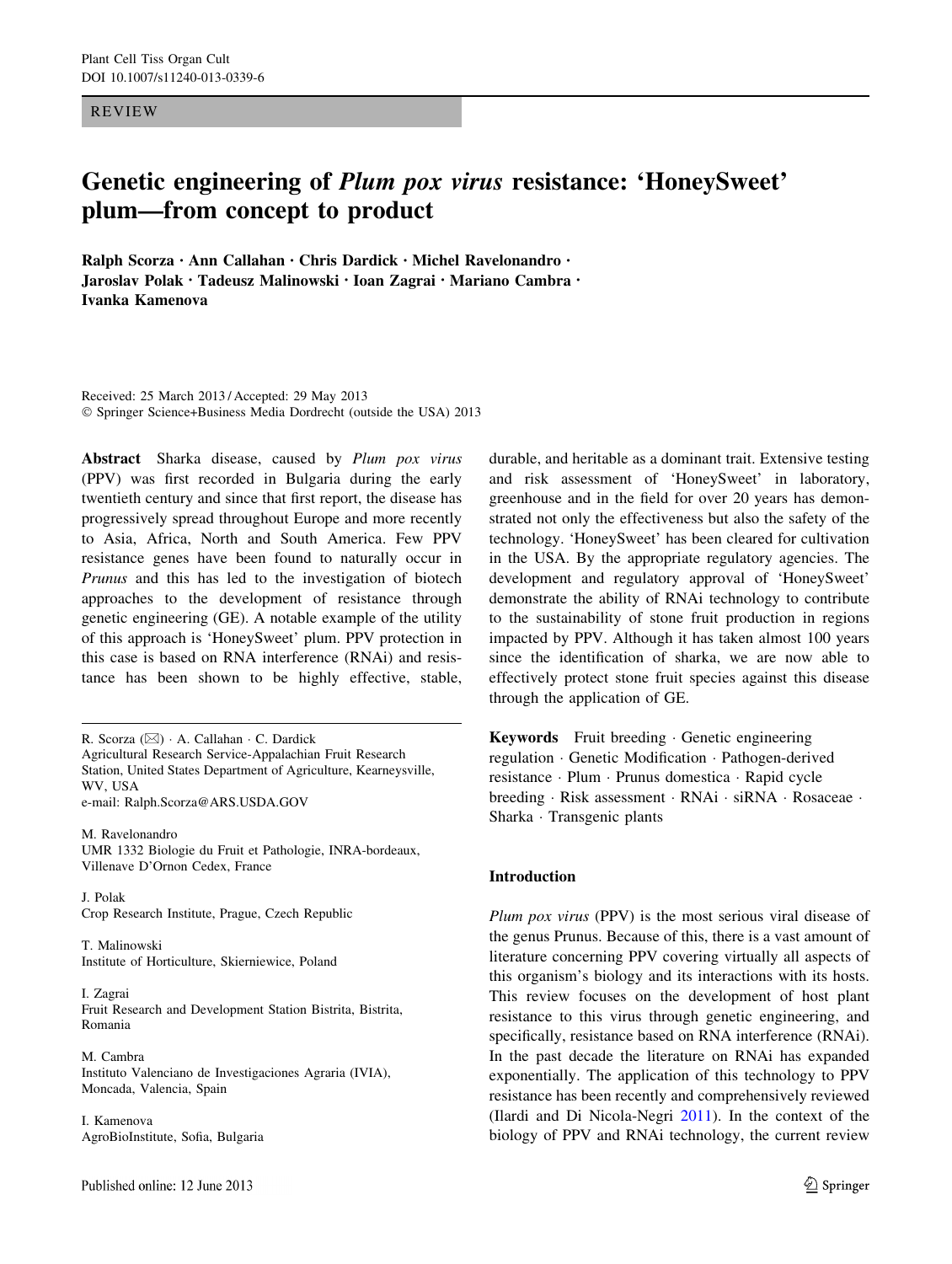seeks to present an example of the use of RNAi to provide long-term, stable protection against PPV in a commercial Prunus species (P. domestica) by reviewing the process from the development of the concept, through the research and development pipeline, through the US regulatory process, and exiting the pipeline with a commercially viable PPV resistant plum variety.

### Plum pox virus

Sharka disease caused by PPV was first observed in Bulgaria during the First World War in 1917 and described by Atanassoff [\(1932\)](#page-7-0). By the late 1970s the disease had spread throughout Europe (Roy and Smith [1994\)](#page-10-0) and despite the considerable efforts made in respect to sharka containment, the disease has been reported in stone fruit producing countries worldwide except Australia, New Zealand and South Africa (Table 1) (Barba et al. [2011;](#page-7-0) OEPP/EPPO Bull [2006](#page-10-0)).

Plum pox virus (PPV) is classified in the family Potyviridae and the genus Potyvirus and has been well characterized molecularly (James and Glasa [2006;](#page-8-0) Olmos et al. [2006\)](#page-10-0). PPV hosts include cultivated, ornamental and wild Prunus species (Damsteegt et al. [2007](#page-8-0)). Non-Prunus species, in at least nine plant families, have been infected artificially with one or more strains of the virus, and in some cases have been found naturally infected in the field (van Oosten [1971](#page-11-0); Llácer [2006](#page-9-0)). Generally, PPV affects the fruits of sensitive cultivars of the commercially cultivated stone fruits such as plums (P. domestica, P. salicina), apricots (P. armeniaca), peaches and nectarines (P. persica). Cherries (P. avium and P. cerasus) can be infected by PPV C strain (Crescenzi et al. [1995;](#page-8-0) Kalayshan et al. [1994](#page-9-0); Nemchinov and Hadidi [1996\)](#page-9-0) and almond (P. dulcis) can also be infected (Llácer and Cambra [2006](#page-9-0)). Symptoms of sharka disease vary widely depending on the crop, the cultivar, the virus strain, and the environment. Affected plum fruits are deformed and show deeply engraved rings, irregular lines, and fruit malformation. The flesh turns brownish red and is saturated by gum and is unsuitable for marketing (Fig. [1](#page-2-0)). Up to 90 % of fruit fall prematurely and these fruit are unsuitable both for direct consumption and for industrial processing (Kegler and Schade [1971](#page-9-0); Kegler and Hartmann [1998\)](#page-9-0). Similar symptoms of PPV infection are common on apricot, peach, nectarine, and other stone fruits. Most stone fruit varieties show leaf symptoms which appear as pale or yellow green rings, diffuse spots or leaf mottling, chlorotic oak-leaf patterns, shallow depressions, and shoots may split and die back. Peach and plum blossoms of PPV-infected trees can also show symptoms, consisting of darker, pink colored speckles on the pink colored petals of the peach [\(http://web.pppmb.cals.cornell.edu/fuchs/ppv/ppv\\_symptoms.](http://web.pppmb.cals.cornell.edu/fuchs/ppv/ppv_symptoms.php) [php](http://web.pppmb.cals.cornell.edu/fuchs/ppv/ppv_symptoms.php)). Highly sensitive plum cultivars such as 'Ortenauer', in

| Country or region                  | Year of<br>detection | Citation                                        |
|------------------------------------|----------------------|-------------------------------------------------|
| <b>Bulgaria</b>                    | 1917                 | Atanassoff (1932)                               |
| Bohemia (former<br>Czechoslovakia) | ND                   | Blattný $(1930)$                                |
| Moravia (former<br>Czechoslovakia) | ND                   | Atanassoff (1932)                               |
| Former Yugoslavia                  | 1935                 | Josifović (1937)                                |
| Hungary                            | 1938                 | Szirmai (1948)                                  |
| Romania                            | 1922                 | Minoiu (1997)                                   |
| Albania                            | 1947                 | Papingyi (1965)                                 |
| Germany                            | 1956                 | Schuch (1957)                                   |
| Austria                            | 1961                 | Vukovits (1961)                                 |
| Poland                             | 1958                 | Szczygieł (1962); Pieniazek<br>(1962)           |
| Moldova                            | 1962                 | Verderevskaya (1965)                            |
| Netherlands                        | 1966                 | Meijneke (1967)                                 |
| Greece                             | 1967                 | Demetriades and Castimbas<br>(1968)             |
| United Kingdom                     | 1968                 | Cropley (1968)                                  |
| Turkey                             | 1968                 | Sahtiyanci (1969)                               |
| France                             | 1970                 | Desvignes and Morvan,<br>personal communication |
| Sweden                             | ND                   | Anonymus (1970)                                 |
| Italy                              | 1973                 | Canova et al. (1977)                            |
| Belgium                            | 1974                 | Maroquin and Rassel (1976)                      |
| Spain                              | 1984                 | Llácer et al. (1985)                            |
| Portugal                           | 1984                 | Louro and Corvo (1985)                          |
| Egypt                              | 1984                 | Dunéz (1987)                                    |
| Syria                              | 1984                 | Dunéz (1987)                                    |
| Cyprus                             | 1984                 | Dunéz (1987)                                    |
| Chile                              | ND                   | Acuna (1993)                                    |
| Azores                             | ND                   | Mendonca et al. (1997)                          |
| India                              | ND                   | Thakur et al. (1994)                            |
| <b>USA</b>                         | 1999                 | Levy et al. $(2000)$                            |
| Canada                             | 2000                 | Thompson et al. $(2001)$                        |
| Argentina                          | 2004                 | Dal Zotto et al. (2006)                         |
| Kazakhstan                         | 2003                 | Spiegel et al. (2004)                           |
| China                              | ND                   | Navratil et al. (2005)                          |
| Pakistan                           | ND                   | Kollerova et al. (2006)                         |
| Japan                              | 2010                 | Maejima et al. (2010)                           |

ND: year of detection not determined

addition to fruit and leaf symptoms, show bark splitting and cankers on the shoots that become dry and brittle and die. Infected highly susceptible trees decline within only a few years (Kegler and Hartmann [1998](#page-9-0)).

The main pathway of long-distance PPV spread is through the use of infected propagative material and the distribution of infected trees. Once sharka has become established in an orchard aphids transmit the virus locally.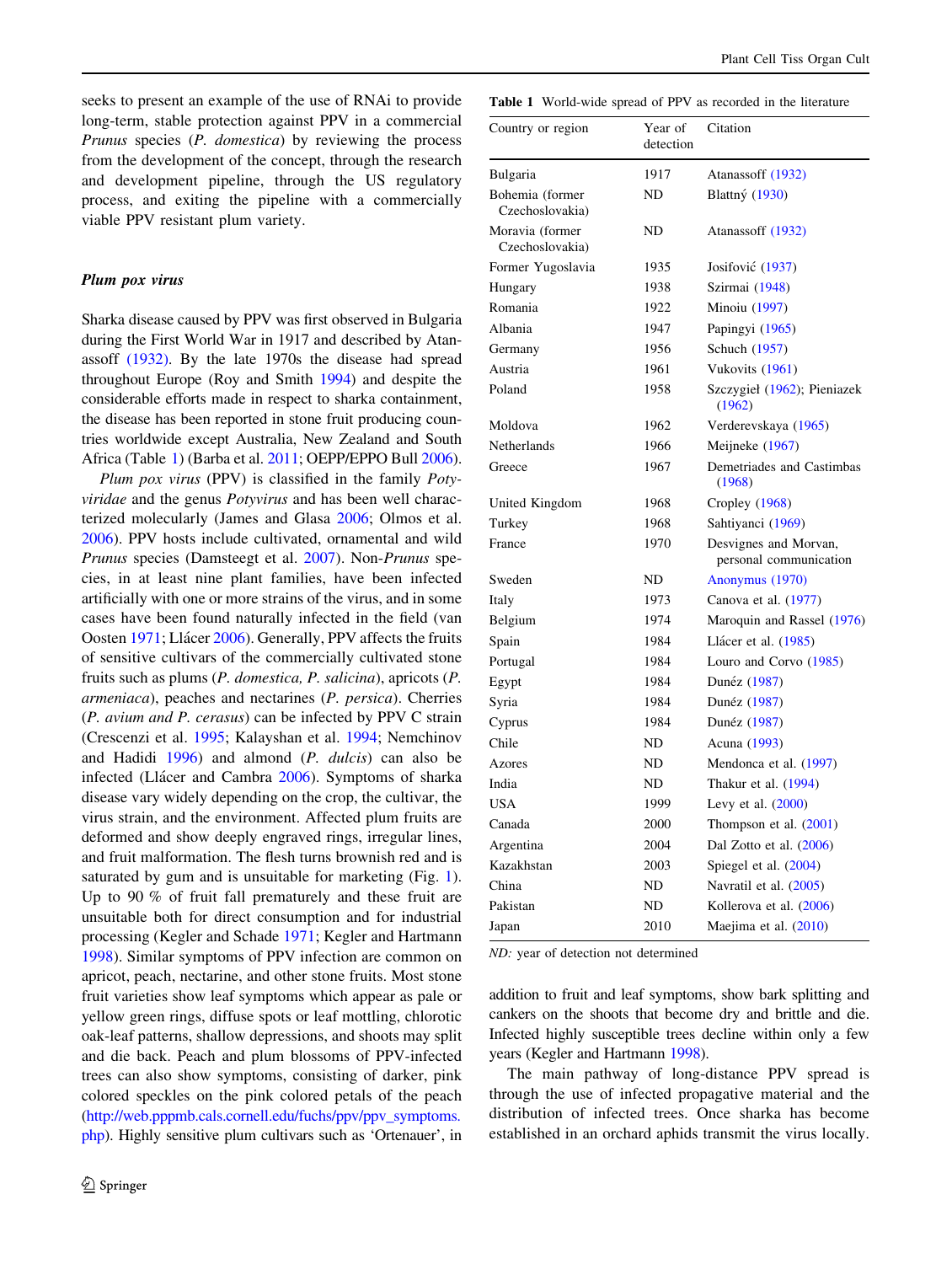<span id="page-2-0"></span>Fig. 1 Plumpox virus symptoms: (left) fruit marking and deformation on mature P. domestica fruit (right) typical chlorotic ring development on P. domestica leaves



More than twenty aphid species are known to transmit PPV (Labonne et al. [1995;](#page-9-0) Gildow et al. [2004;](#page-8-0) Isac et al. [1998](#page-8-0); Wallis et al. [2005\)](#page-11-0). PPV is a non-persistently transmittable virus (Kunze and Krczal [1971](#page-9-0)). Aphids can acquire the virus from infected material in as short as 30 s and can transmit it for up to 2–3 h after acquisition (Moreno et al. [2009\)](#page-9-0). These short periods are sufficient for spreading the virus within nurseries or orchards. PPV can be spread in orchards by transient aphids as efficiently as aphids colonizing Prunus species (Labonne et al. [1995](#page-9-0)). The speed of natural spread in orchards depends on the distance of the healthy trees to the infection sources. It has been shown that within a 100 m diameter from an infected individual tree, 48–100 % of the previously healthy trees have become infected within 10 years (Jordovic [1968](#page-9-0)). Systemic spread of the virus within a tree may take several years (OEPP/EPPO [1983](#page-10-0)). The virus may be detected in seed coats and cotyledons, but embryonic tissue and seedlings obtained from germinated seeds have not shown infection, therefore, PPV is not considered to be seed transmitted (Pasquini et al. [1998](#page-10-0), [2000;](#page-10-0) Glasa et al. [1999](#page-8-0); Polák and Komínek [2001](#page-10-0); Pasquini and Barba [2006](#page-10-0); Milusheva et al. [2008;](#page-9-0) Zagrai and Zagrai [2008\)](#page-11-0).

The reduced fruit quality and premature fruit drop caused by sharka disease make stone fruit production in some European countries problematic (Kamenova et al. [2010\)](#page-9-0). Cambra et al. ([2006\)](#page-8-0) have summarized production and losses in countries affected by PPV. Production for European plums was 3 million metric tons (mt) and losses were 1.5 million mt per year with an approximate value of €5,400 M over a 30 year period. The loss of apricot fruit was 0.6 million mt per year with an approximate value of  $\epsilon$ 3,600 M for a 30 year period. Sharka has changed the landscape of stone fruit cultivars. For example, as early apricot cultivars are much more sensitive in terms of symptom expression on fruits than the late cultivars, many early local cultivars have progressively been substituted by later ripening tolerant varieties that show few or no symptoms on fruit (Cambra et al. [2006](#page-8-0)).

In countries not affected by PPV or with localized and quarantined infection zones primary focus is placed on preventing the introduction of PPV into uninfected fruitgrowing areas. The development and enlargement of the European Union (EU) with increased movement and trade between countries with different levels of PPV infection and with different strains of the virus is likely responsible for the spread of PPV in general, and the wider distribution of the various PPV strains. The movement of PPV infected plant material from infected to non-infected or only partially-infected countries in Europe, along with the potential for spread of the more severe strains of PPV have been causes of great concern. Over the past 25 years over  $\epsilon$ 33 M has been spent in Europe on programs to conduct research on sharka control (Cambra et al. [2006](#page-8-0)) including the recent SHARCO project funded at over  $63.5$  M that specifically addressed ''Sharka containment in view of EU-expansion'' [\(http://www.sharco.eu/sharco/](http://www.sharco.eu/sharco/) accessed March 19, 2013).

To prevent the long-distance spread of PPV within a state, country, or region, quarantine has been the first line of defense. Another element of the strategy in preventing virus introduction to a new area is the use of certified planting stock that has been tested and verified to be free of PPV (Polák et al. [1992\)](#page-10-0). Unfortunately, visual inspections carried out on PPV tolerant cultivars which remain symptomless while infected have little value in terms of quarantine or certification programs. Once PPV is introduced into a new area the next control measure is the elimination of virus infected plants as quickly as possible before the disease spreads. Since the infected trees cannot be cured or the virus eliminated, infected trees must be eradicated.

#### PPV in North America

In December 1999, PPV was detected in peach and plum trees in orchards in Adams County, Pennsylvania (Levy et al. [2000\)](#page-9-0). This detection resulted in what was to become a 10-year eradication program that cost over \$65 M and resulted in almost the complete elimination of stone fruits in the affected Pennsylvania counties. In 2000 PPV was detected in Canada and after a decade long unsuccessful eradication effort PPV is now under a 5 year monitoring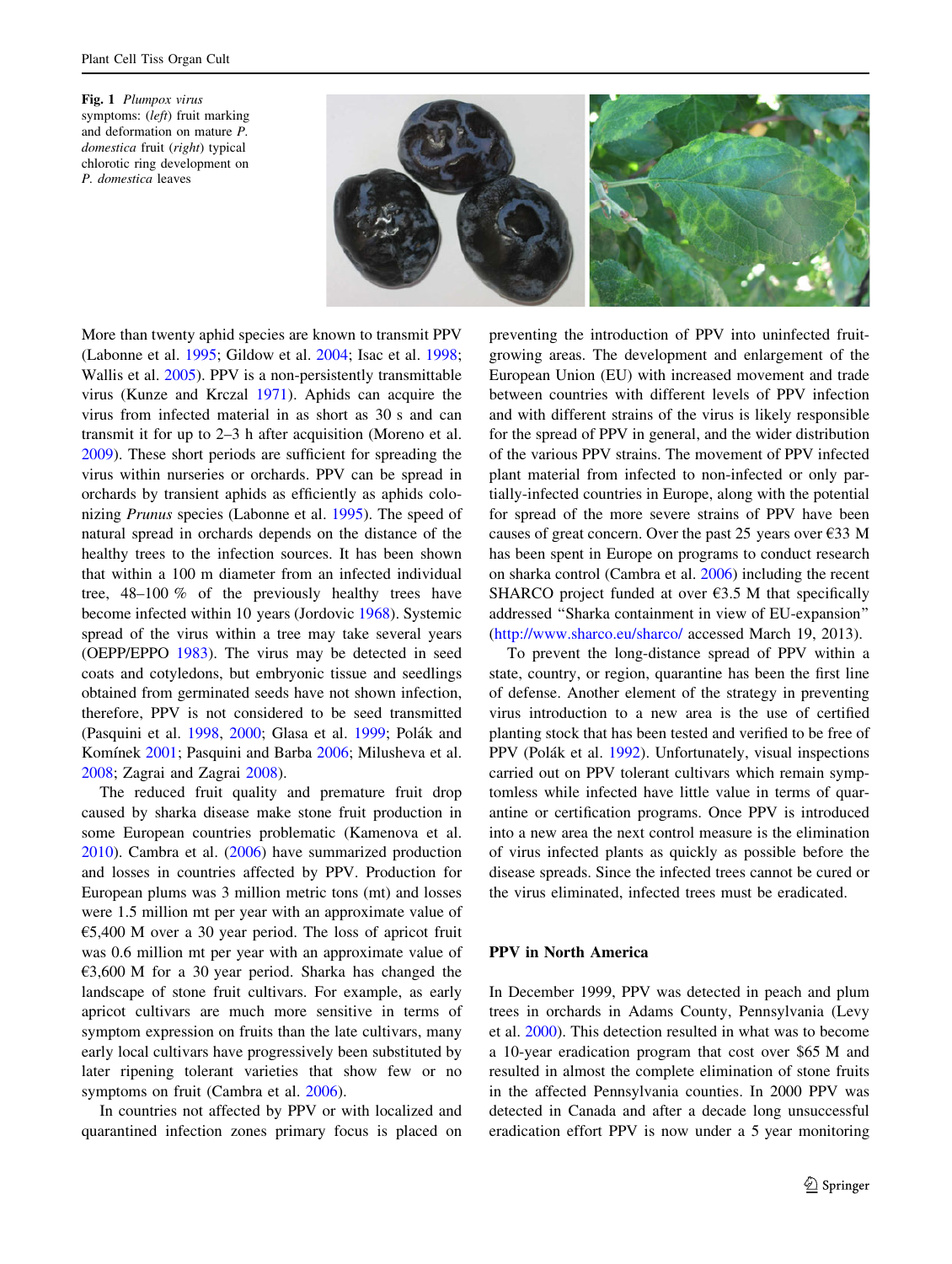and management program ([http://www.inspection.gc.ca/](http://www.inspection.gc.ca/plants/plant-protection/diseases/plum-pox-virus/monitoring-and-management-program/eng/1323887724804/1323889930176) [plants/plant-protection/diseases/plum-pox-virus/monitoring](http://www.inspection.gc.ca/plants/plant-protection/diseases/plum-pox-virus/monitoring-and-management-program/eng/1323887724804/1323889930176)[and-management-program/eng/1323887724804/132388993](http://www.inspection.gc.ca/plants/plant-protection/diseases/plum-pox-virus/monitoring-and-management-program/eng/1323887724804/1323889930176) [0176,](http://www.inspection.gc.ca/plants/plant-protection/diseases/plum-pox-virus/monitoring-and-management-program/eng/1323887724804/1323889930176) accessed March 21, 2013). While only one strain was detected in Pennsylvania (PPV-D), three strains of PPV have been detected in Canada; PPV-D, Rec, and W (Thompson et al. [2001](#page-11-0), [2009;](#page-11-0) James et al. [2003](#page-9-0); James and Varga [2005](#page-8-0), [2011](#page-8-0)). The future status of PPV in Canada is uncertain. Although PPV was eradicated in Pennsylvania it has since appeared in New York State in 2006 close to the border with Canada [\(http://](http://www.agriculture.ny.gov/PI/ppv/ppv.html) [www.agriculture.ny.gov/PI/ppv/ppv.html](http://www.agriculture.ny.gov/PI/ppv/ppv.html) accessed March 18, 2013). The potential spread of PPV in the US and the presence of PPV on the northern border is cause for great concern for stone fruit production in the US P. domestica plums are particularly susceptible. California produces nearly 100 % of US dried plums and accounts for roughly 60% of world dried plum production, exporting to approximately 70 countries [\(http://](http://www.agmrc.org/commodities__products/fruits/prunes-profile/) [www.agmrc.org/commodities\\_\\_products/fruits/prunes-profile/](http://www.agmrc.org/commodities__products/fruits/prunes-profile/), accessed March 19, 2013). In 2012 there were 55,000 bearing acres of  $P$ . domestica in the California producing 120,000 tons with a value of \$164.4 M [\(http://www.nass.](http://www.nass.usda.gov/Statistics_by_State/California/Publications/Fruits_and_Nuts/201206prunf.pdf) [usda.gov/Statistics\\_by\\_State/California/Publications/Fruits\\_](http://www.nass.usda.gov/Statistics_by_State/California/Publications/Fruits_and_Nuts/201206prunf.pdf) [and\\_Nuts/201206prunf.pdf](http://www.nass.usda.gov/Statistics_by_State/California/Publications/Fruits_and_Nuts/201206prunf.pdf), Accessed March 19, 2013). PPV presents a serious risk to this industry. The need for PPV host-plant resistance is clear.

#### Resistance breeding

If eradication of PPV from an area is not possible and trees cannot be adequately protected from virus transmission by aphids due to the non-persistent mode of transmission, host plant resistance to the virus is the only remaining viable control strategy and is, in fact, the most sought-after means of control. Despite the fact that resistance to PPV has been pursued ever since the disease was first identified, there are few reports of high level resistance in commercial Prunus species. While resistance to PPV in genotypes of European plum have been reported these have generally not been durable or effective against all virus strains (Kegler et al. [1985,](#page-9-0) [1995\)](#page-9-0). No immune or highly resistant genotypes within P. domestica, P. spinosa and P. insitita have yet been found. While most P. cerasifera germplasm is PPV susceptible one resistant clone has been identified but the basis of resistance or its durability is unknown (Minoiu et al. [1998](#page-9-0)). The lack of high level resistance in cultivated P. domestica plums has directed the attention of breeders towards hypersensitivity as a means of resistance. The cultivar 'Jojo' (Hartmann and Petruschke [2000](#page-8-0); Hartmann and Neumüller [2006](#page-8-0); Neumüller et al. [2010](#page-10-0)) which reacts to PPV inoculation with a hypersensitive reaction was introduced as the first completely resistant plum variety. While this variety appears to have exhibited a high level of resistance to PPV in the field there remain questions concerning the performance of trees under high inoculation pressures and the potential for virus movement through hypersensitive plants. Resistance may be virus straindependent and the virus can apparently move through the vessels of 'Jojo' (Polák et al. [2005a,](#page-10-0) [b;](#page-10-0) Polák and Jarošová [2012](#page-10-0)). Observations in Romania have revealed that when young trees of 'Jojo' are fed upon by PPV-carrying aphids, tree death may occur as a result of the hypersensitive response (Zagrai, personal communication). The apparent multigenic nature of the hypersensitive response and the varying levels of hypersensitivity that occur in seedlings (Neumüller and Hartmann [2008;](#page-9-0) Lichtenegger et al. [2010\)](#page-9-0) make breeding for this type of resistance a long-term process. Nevertheless, hypersensitivity represents a potentially valuable resistance mechanism that requires continued attention.

Naturally-occurring high level resistance to PPV has been identified in apricot originating from a small group of cultivars developed in North America (Polák and Komínek [2012](#page-10-0)) and these have been used as donors in the development of new PPV resistant apricot varieties through conventional breeding (Badenes and Llácer [2006;](#page-7-0) Dosba et al. [1992;](#page-8-0) Karayiannis et al. [1999\)](#page-9-0). While the mechanism of resistance is as yet unknown, in order to improve selection efficiency, resistance has been mapped and molecular markers for PPV resistance in apricot have been developed (Salava et al. [2001,](#page-10-0) [2002;](#page-10-0) Dondini et al. [2011](#page-8-0); Lalli et al. [2008;](#page-9-0) Lambert et al. [2007](#page-9-0); Marandel et al. [2009](#page-9-0); Soriano et al. [2012](#page-11-0); Zhebentyayeva et al. [2008](#page-11-0)). High resolution mapping using simple sequence repeat markers has produced markers tightly linked to PPV resistance and use of these markers will increase the efficiency of the selection of PPV resistant apricot progenies (Soriano et al. [2012](#page-11-0)).

The paucity of high-level resistance to PPV in most Prunus species, incompatibility barriers between species, and long generation times associated with tree fruit breeding suggest that additional genetic improvement technologies are needed to develop stone fruit varieties highly resistant to PPV. Genetic engineering of papaya with the *Papaya ringspot virus* (PRSV) coat protein (CP) gene provided high levels of resistance to PRSV (another potyvirus) in a rapid and efficient manner and essentially saved the Hawaiian papaya industry (Gonsalves [1998](#page-8-0); Ferreira et al. [2002](#page-8-0)). This strategy is generally referred to as pathogen-derived resistance (Sanford and Johnston [1985](#page-10-0)). Resistance may be the result of protein expression (Beachy et al. [1990\)](#page-7-0) or RNA, specifically small interfering RNAs (Fire et al. [1998](#page-8-0); Hamilton and Baulcombe [1999](#page-8-0)).

Prior to the discovery of PPV in the US, the United States Department of Agriculture-Agricultural Research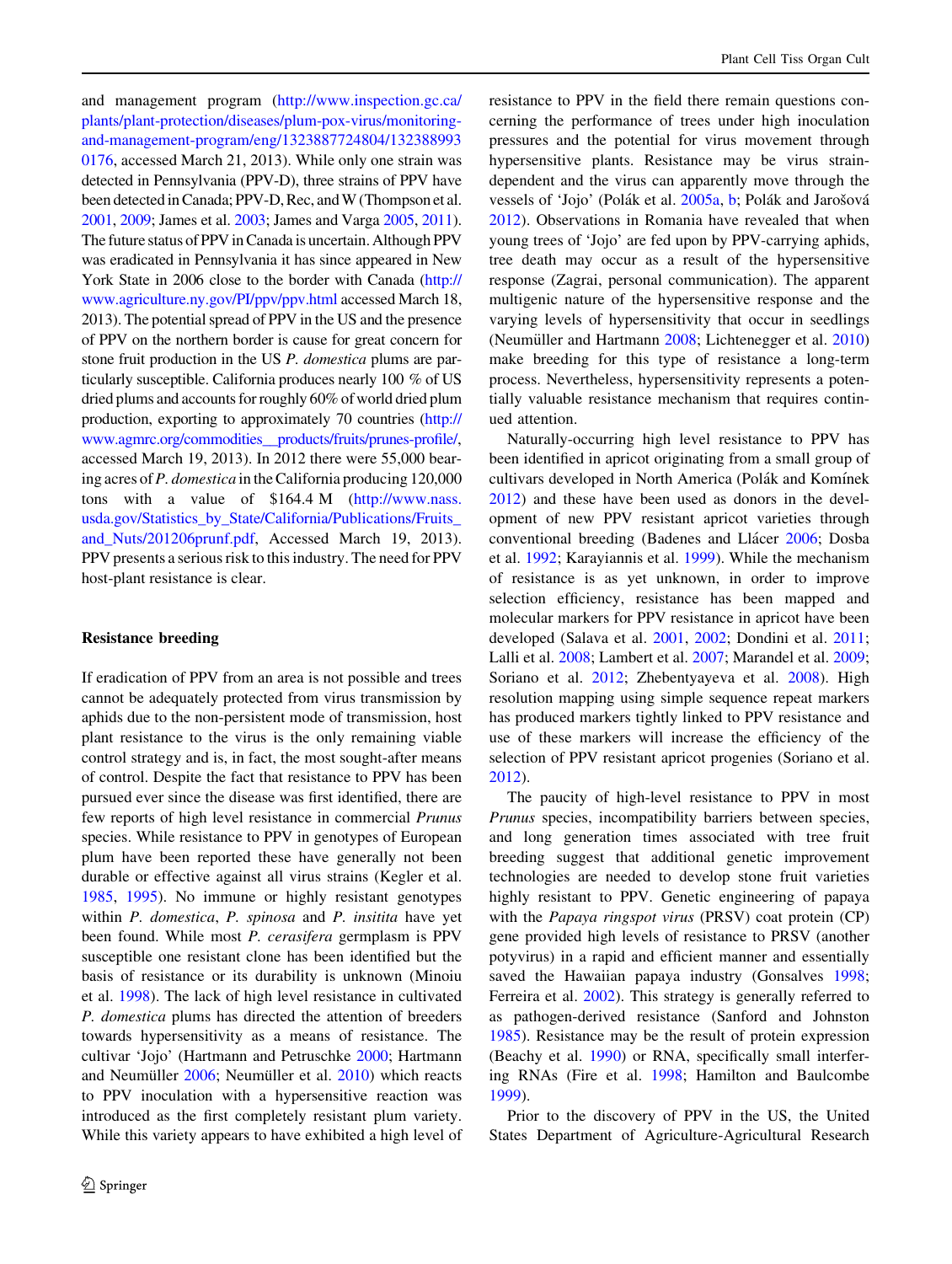Service (USDA-ARS) began a program of pre-emptive breeding for PPV resistance. In 1989 researchers at the USDA-ARS Appalachian Fruit Research Station (AFRS), Kearneysville, West Virginia began work on the development of resistance to PPV through genetic engineering. Plums were first engineered with the Papaya ringspot virus (PRSV) coat protein (CP) gene (kindly provided by Dr. Dennis Gonsalves, Cornell University, Geneva, NY; currently USDA-ARS, Hilo, HI) which was used to develop PRSV resistant papayas (Gonsalves [1998](#page-8-0); Ferreira et al. [2002\)](#page-8-0). The PRSV-CP gene was thought to have sufficient homology to the PPV-CP gene to provide resistance to PPV. At the time that this work began, virus resistance was expected to be protein-mediated (Beachy et al. [1990](#page-7-0)). Protection against PPV in transgenic plums expressing PRSV-CP was effective for several years in greenhouse tests, but after 32 months trees became fully infected (Scorza et al. [1995\)](#page-10-0). The PPV-CP gene was sequenced and cloned (Ravelonandro et al. [1992\)](#page-10-0) and through a collaboration between D. Gonsalves, M. Ravelonandro and R. Scorza the PPV-CP gene was engineered into the plasmid pGA482GG (Fitch et al. [1990](#page-8-0); Ling et al. [1991\)](#page-9-0) previously used to engineer PRSV resistant papayas. In the US transgenic plants were inoculated with PPV in a containment greenhouse under a USDA-Animal and Plant Health Inspection Service permit (APHIS). Plants were also greenhouse tested at INRA, Bordeaux, France. One transgenic plum clone, C5, was identified as highly resistant to PPV through aphid- and graft- inoculation. This clone did not express PPV-CP and produced barely detectable levels of CP mRNA. Clones that did express the CP gene proved to be susceptible (Ravelonandro et al. [1997](#page-10-0); Scorza et al. [2001\)](#page-10-0). This suggested a resistance mechanism that was not protein-mediated. Molecular analyses have shown that C5 contains intact and partial copies of all three of the insert transgenes and the expression of the three genes is unequal. The PPV-CP transgene, produced only exceedingly low amounts of RNA transcript and no detectable PPV-CP (Scorza et al. [1994](#page-10-0)). The other two transgenes, nptII and uidA (GUS), express their respective proteins.

Further molecular analyses of the C5 PPV-CP transgene demonstrated a high level of RNA expression in the nucleus, yet low levels of PPV-CP mRNA in the cytoplasm, a complex multicopy insertion with partial insert copies, transgene methylation and confirmed the lack of PPV-CP expression (Scorza et al. [1994,](#page-10-0) [2001\)](#page-10-0). These are all characteristics typical of post-transcriptional gene silencing (PTGS) (Depicker and van Montagu [1997](#page-8-0)). The PTGS mechanism of resistance in C5 was further confirmed by the detection of short interfering RNA (siRNA) homologous to the PPV-CP sequences (Hily et al. [2005](#page-8-0)). While production of the short (21nt) siRNA has been detected in non-transformed PPV-susceptible plums

following inoculation with PPV, the resistant C5 produces both short (21nt) and long (24nt) species of siRNA. These studies lead to the conclusion that the high level virus resistance in the transgenic C5 results from the production of the long-sized class of siRNA (Hily et al. [2005](#page-8-0); Kundu et al. [2008\)](#page-9-0). Transgene silencing was the result of the activity of a hairpin DNA configuration that was apparently the result of a duplication and rearrangement during the insertion event (Scorza et al. [2010](#page-11-0)).

In 1993, a field trial of C5 and PPV-CP expressing transgenic plum lines was planted at the USDA-ARS Appalachian Fruit Research Station in Kearneysville, WV under US APHIS permit, although no PPV inoculations could be carried out due to quarantine restrictions. In order to evaluate PPV resistance, field tests were developed with research partners in Europe to test this resistant clone in areas where PPV was endemic. The field tests were conducted in Poland from 1996 to 2006, Spain from 1996 to 2012, Romania 1996–2006 (with a field test renewal granted in 2013), and Czech Republic 2002–2013. The European field tests clearly demonstrated the resistance of C5 to PPV infection through aphid vectors and by graft inoculation (Hily et al. [2004;](#page-8-0) Malinowski et al. [2006](#page-9-0); Capote et al. [2008;](#page-8-0) Polák et al. [2008](#page-10-0); Ravelonandro et al. [2002a;](#page-10-0) Zagrai et al. [2008a,](#page-11-0) [2008b\)](#page-11-0). In all of these field tests no 'HoneySweet' trees were infected with PPV through natural aphid transmission. When grafted with PPV-infected budwood from susceptible hosts or grown on PPVinfected rootstock 'HoneySweet' trees have shown only mild symptoms in leaves localized near the point of grafting but no systemic virus spread was detected (Jar-ošová et al. [2010](#page-9-0); Malinowski et al. [2006](#page-9-0); Capote et al. [2008](#page-8-0); Polák et al. [2008,](#page-10-0) [2012\)](#page-10-0) and diminishing of localized symptoms was seen with time (Polák et al. [2008](#page-10-0), [2012\)](#page-10-0) While these graft-inoculation tests demonstrated that C5 is not immune to PPV, the virus remains confined close to the graft union with a low titer (Malinowski et al. [1998](#page-9-0); Ravelonandro et al. [2007](#page-10-0); Malinowski et al. [2006;](#page-9-0) Polák et al. [2008\)](#page-10-0).

Both the complex structure of the inserted transgenes and the associated resistance to PPV have been found to be stable. The inserted DNA in C5 has been molecularly evaluated in both vegetatively propagated plants and seedlings and no changes have been detected (Scorza et al. [2001](#page-10-0)). In addition, expression of the resistance trait has been maintained for over 15 years of field trials with C5 clones grafted onto PPV susceptible rootstocks (Malinowski et al. [2006;](#page-9-0) Capote et al. [2008](#page-8-0)). The plants have remained free of systemic virus spread despite the very high inoculation pressure produced by grafting PPV infected material onto the transgenic shoots and grafting transgenic shoots onto infected rootstocks or in cases when the conventional rootstock became infected though aphid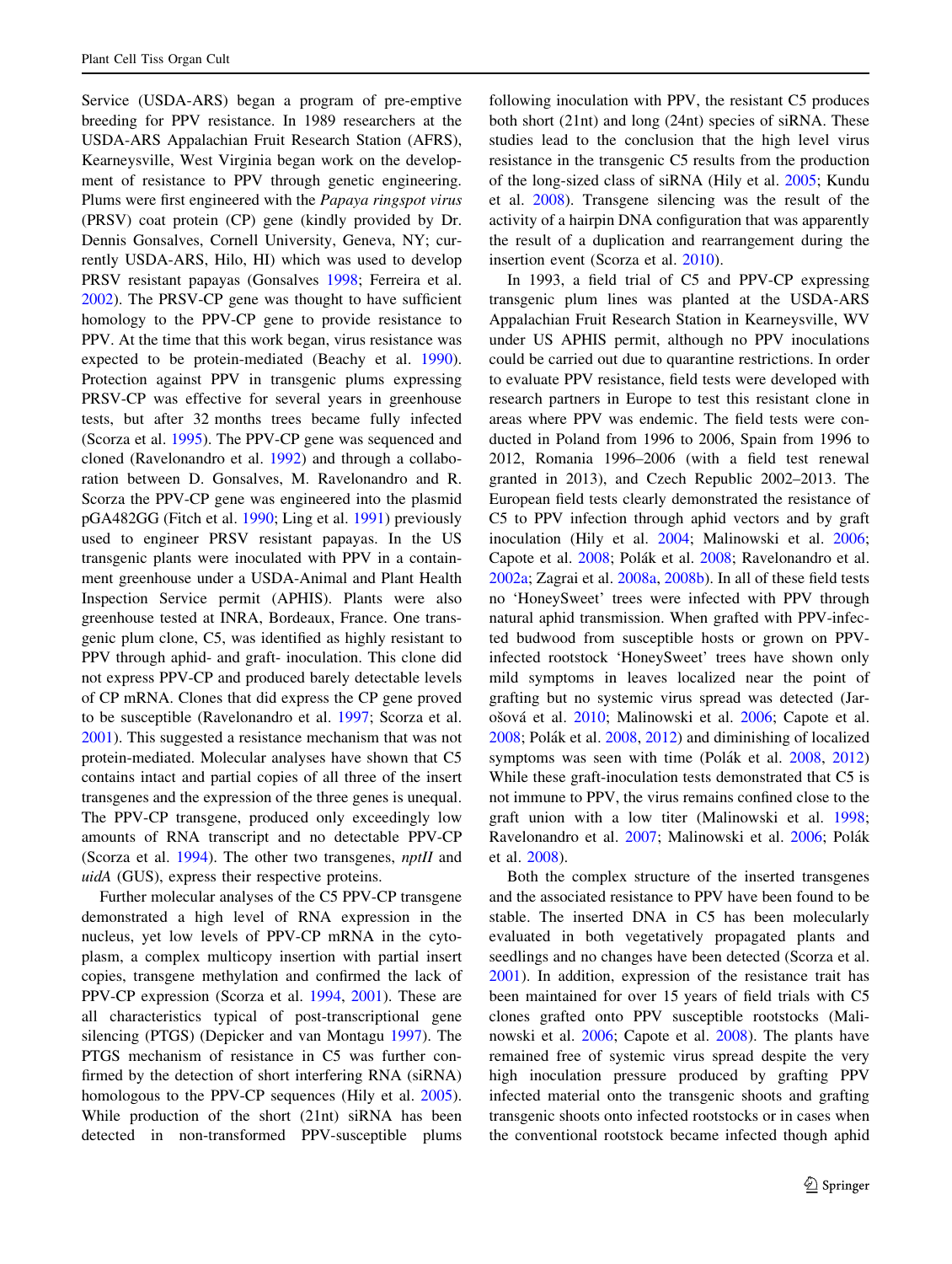

Fig. 2 Harvest of 'HoneySweet' plums in test plot at Kearneysville, West Virginia, USA

feeding on root sucker shoots. 'HoneySweet' trees have been shown to be resistant to all strains of the virus tested (Ravelonandro et al. [2001](#page-10-0)a).

Based on evaluations of fruit quality and productivity 'HoneySweet' is not only protected against PPV but also has the attributes of fruit quality and yield that make is suitable for commercial production [\(http://naldc.nal.](http://naldc.nal.usda.gov/download/2915/PDF,acessed) [usda.gov/download/2915/PDF,acessed](http://naldc.nal.usda.gov/download/2915/PDF,acessed) March 20, 2013) (Fig. 2). Nevertheless, if 'HoneySweet' could not be used in breeding to reliably transmit high level protection against PPV to its progeny, the impact of this variety would be limited. 'HoneySweet' was used as a parent in crosses to evaluate the transmission of the resistance trait. Although the transgene insert consisted of an inverted repeat with duplications of certain sequences, resistance to PPV was transmitted in a Mendelian fashion as a single locus dominant trait (Ravelonandro et al. [1998](#page-10-0), [2001b,](#page-10-0) [2002b,](#page-10-0) [2011;](#page-10-0) Scorza et al. [1998\)](#page-10-0). All the seedlings carrying the transgene insert were resistant to PPV (Scorza et al. [2001](#page-10-0)). This makes resistant hybrids easy to identify as the transgene insert in 'HoneySweet' provides molecular markers through use of polymerase chain reaction (PCR) of the transgene itself. The presence of the linked GUS gene in the insert also allows for simple and rapid selection of resistant seedlings using the GUS histological assay (Jefferson [1987](#page-9-0)).

#### The regulatory process

The commercial availability of 'HoneySweet' required regulatory approvals from the US APHIS, and the US Environmental Protection Agency (EPA). A voluntary submission to the US Food and Drug Administration (FDA) is also typically a part of the regulatory process for GE food products.

A substantial body of research had been developed in the years between the initial development of 'HoneySweet'

and data submission to the US regulatory agencies which took place between 2003 and 2007. In addition to molecular characterization of the engineered plants, evaluation of resistance, and pomological studies, a series of risk assessment studies had been performed. These studies focused on the interaction of GE plums with PPV, aphid vectors, and with non-target insect species as well as gene flow. These investigations led to the findings that virus diversity was unaffected by PPV-CP transgenic plums (Capote and Cambra [2005;](#page-8-0) Capote et al. [2008](#page-8-0); Zagrai et al. [2007](#page-11-0), [2008c](#page-11-0), [2011\)](#page-11-0); no virus recombinants were produced (Zagrai et al. [2011](#page-11-0); Fuchs et al. [2007\)](#page-8-0); there were no measurable effects on aphid populations (Capote et al. [2008](#page-8-0)) or on other arthropods visiting the trees (Capote et al. [2007](#page-8-0)); no breakdown of PPV resistance in the presence of other Prunus viruses (Prunus necrotic ringspot virus, Prune dwarf, Apple chlorotic ringspot virus) (Polák et al. [2005a,](#page-10-0) [2005b](#page-10-0), [2012](#page-10-0); Zagrai et al. [2008a](#page-11-0), [b](#page-11-0)); and gene flow was quite low [\(http://www.aphis.usda.gov/brs/aphisdocs/](http://www.aphis.usda.gov/brs/aphisdocs/04_26401p.pdf) [04\\_26401p.pdf\)](http://www.aphis.usda.gov/brs/aphisdocs/04_26401p.pdf).

Pre-submission consultations with US regulatory agencies APHIS, FDA and EPA began in 2003 (Scorza et al. [2013](#page-11-0)). These consultations are not typical of many national regulatory systems but they are useful to applicants in preparing a submission that clearly addresses the regulatory requirements. APHIS has jurisdiction over the field testing of genetically engineered plants that contain plant pathogen genes or promoters. FDA has jurisdiction over GE plants used as food, and EPA regulates GE crop plantings of over ten acres for GE plants that produce molecules that protect plants against pests—protection against PPV in the case of 'HoneySweet'. An application for determination of non-regulatory status was submitted to APHIS in September 20, 2004. A revised application was submitted on March 13, 2006 based on APHIS comments. In May, 2006, the petition submitted to APHIS was posted on the internet for 60 days of public comment. APHIS received 1,725 comments, 1,708 were not in support of deregulation. A large number of comments of non-support appeared to have been duplicated, cut and pasted, at the urging of a single anti-GMO website. APHIS addressed the comments and a determination of non-regulated status was made on June 27, 2007. The result of an Environmental Assessment undertaken by APHIS was a Finding of No Significant Impact ([http://www.aphis.usda.gov/brs/aphis](http://www.aphis.usda.gov/brs/aphisdocs2/04_26401p_com.pdf) [docs2/04\\_26401p\\_com.pdf](http://www.aphis.usda.gov/brs/aphisdocs2/04_26401p_com.pdf)).

The dossier provided to the FDA consisted of information pertaining to the food uses of plum, compositional analyses of 'HoneySweet' compared to non engineered plum varieties, and in silico analyses of allergenicity and antinutrient potentials. Several databases and alignment approaches were used including the Allermatch allergen finder ([www.allermatch.org](http://www.allermatch.org)), 7 and 8 amino acid word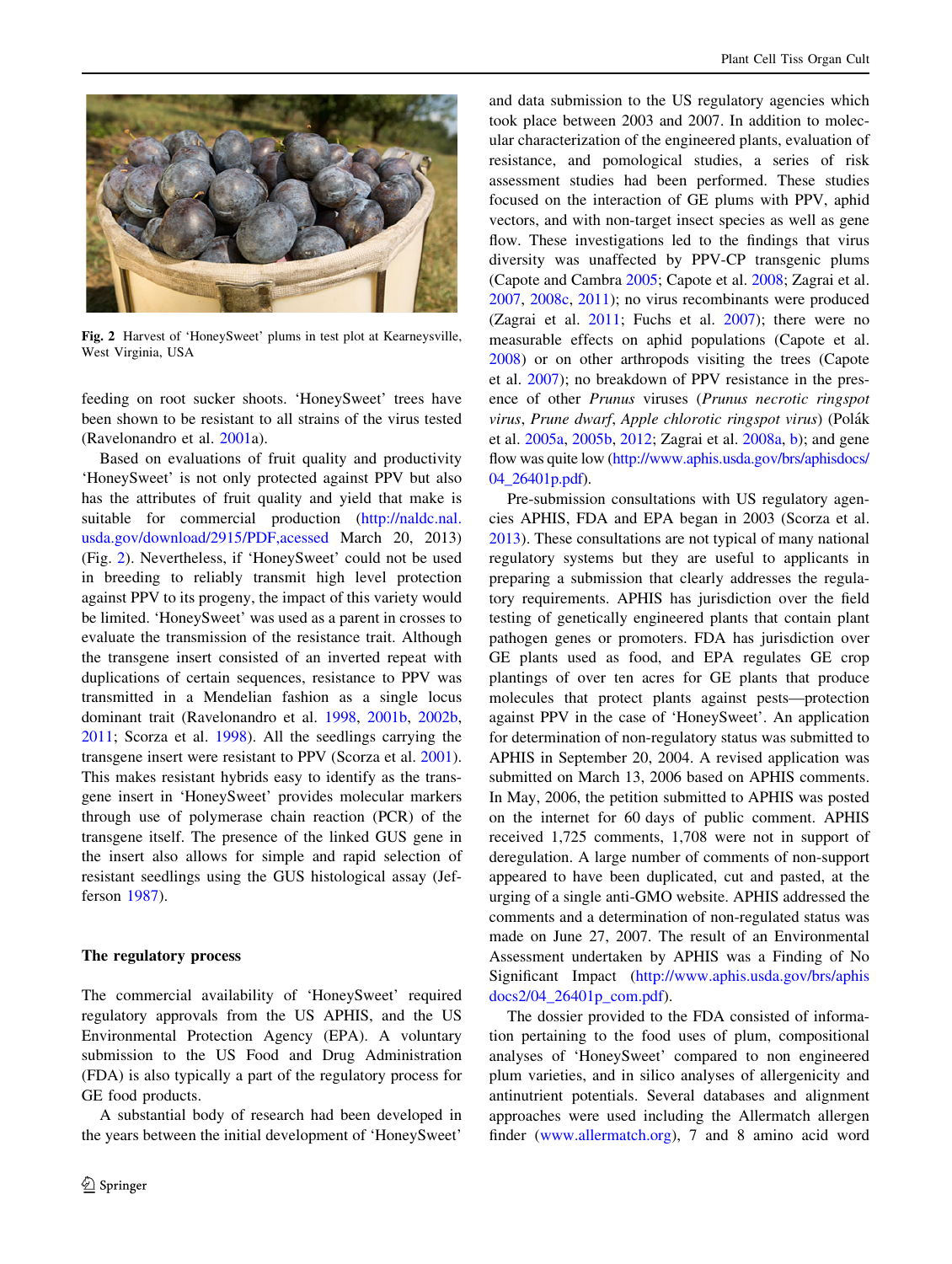search using the same database, 80 amino acids sliding window alignment with the same database, and FASTA alignments done manually using the Codex Alimentarius guidelines which were used to create the Allermatch algorithms. The sequence was broken into 80 amino acid words and FASTA aligned with allergens [\(http://www.](http://www.who.int/foodsafety/publications/biotech/en/ec_jan2001.pdf) [who.int/foodsafety/publications/biotech/en/ec\\_jan2001.pdf\)](http://www.who.int/foodsafety/publications/biotech/en/ec_jan2001.pdf). The antinutrient potential of the insert sequences was evaluated using the NCBI antinutrient sequence data base. The submission to FDA was made on October 26, 2006 and was accepted on January 12, 2007. Following several requests for additional information or clarifications a communication was received from FDA on January 16, 2009 stating that, ''Based on the safety and nutritional assessment USDA-ARS conducted, it is the understanding of FDA that USDA-ARS has concluded that plums derived from the new variety are not materially different in composition, safety, and other relevant parameters from plums currently on the market and that the genetically engineered plum line C5 does not raise issues that would require premarket review of, or approval by, FDA.'' This letter indicated the completion of the FDA review.

A dossier was submitted to EPA in June, 2007. The initial EPA scientific review resulted in a request for additional information and/or clarifications and responses were submitted in July 2008. On October 29, 2008 EPA published in the Federal Register (73 FR 64325) a Notice of Receipt announcing an application to register a pesticide product containing a new active ingredient not included in any currently registered pesticide product (the PPV-CP gene). Four public comments were received during a 30 days comment period following the publication of the notice, all favorable.

EPA published a notice of filing of the petition in the Federal Register on November 14, 2008 (73 FR 67512) and the public was given a 30 days comment period. EPA received no comments on this notice. EPA required an independent laboratory validation of the proposed method for detecting the transgene in 'HoneySweet' leaves. The leaf samples along with the detection method were sent out for third party validation. On April 1, 2010 the draft registration was published on the web [\(http://www.regulations.](http://www.regulations.gov/#!docketDetail;D=EPA-HQ-OPP-2008-0742) [gov/#!docketDetail;D=EPA-HQ-OPP-2008-0742,](http://www.regulations.gov/#!docketDetail;D=EPA-HQ-OPP-2008-0742) accessed March 21, 2013) with a comment period ending on April 30, 2010. Sixty-six comments were received; sixty-four were highly supportive of registration, including some questioning the need for registration and the classification of 'HoneySweet plum as a biopesticide. These questions were raised with regard to the fact that the mechanism of resistance does not produce a plant incorporated protectant since no CP is produced and DNA or nucleic acids have never been considered alone to be pesticidal substances. The labeling of trees as pesticidal was also brought into question. It was suggested that mandatory labeling of 'HoneySweet' trees and propagative

2 Springer

material as pesticidal (fruit would not be labeled) would cause substantial damage to the market for 'HoneySweet' and sets a precedent for future transgenic virus resistant crops to be treated ''in the same unscientific and irrational manner.'' (for specific comments cited see [http://www.regulations.gov/](http://www.regulations.gov/#!docketDetail;D=EPA-HQ-OPP-2008-0742) [#!docketDetail;D=EPA-HQ-OPP-2008-0742,](http://www.regulations.gov/#!docketDetail;D=EPA-HQ-OPP-2008-0742) accessed March 21, 2013). EPA issued an unconditional Section 3 registration on August 8, 2011. At this point 'HoneySweet' had successfully completed the US regulatory process, the first woody perennial tree fruit to have done so.

## Future prospects for PPV resistance through GE

A number of other programs world-wide have produced PPV resistant herbaceous species or plums using RNAi technology (see review of Ilardi and Di Nicola-Negri [2011\)](#page-8-0). Much of the work has involved hairpin constructs of the PPV-CP gene (Hily et al. [2007;](#page-8-0) Di Nicola-Negri et al. [2010;](#page-8-0) Dolgov et al. [2010;](#page-8-0) Mikhailov and Dolgov [2007](#page-9-0); Wang et al. [2009\)](#page-11-0).

At this point in the research and development of RNAi technology for PPV resistance additional research in the transformation and regeneration of Prunus species is necessary for the broader application of this technology. Although some successes have been reported (Dai et al. [2004](#page-8-0); Damiano et al. [2007](#page-8-0); Espinosa et al. [2006](#page-8-0); Gentile et al. [2002](#page-8-0); Padilla et al. [2006](#page-10-0); Petri et al. [2008;](#page-10-0) Ramesh et al. [2006](#page-10-0); Song and Sink [2006](#page-11-0); Tian et al. [2007;](#page-11-0) Urtubia et al. [2008](#page-11-0)) there is still much work to be done to develop reliable, productive Prunus transformation systems. The ability to transform and regenerate from clonal material versus seed-derived explants would be an important step and allow the rapid incorporation of virus resistance into existing varieties. Dolgov et al. [\(2010](#page-8-0)) report a successful example of developing PPV-CP RNAi plums from leaf explants of the cultivar 'Startovaya'.

Silencing of multiple targets in the viral genome would provide broader-based horizontal resistance. Work with a number of targets such as P1, HC-Pro, P3 (Di Nicola-Negri et al. [2010\)](#page-8-0) and with artificial micro RNAs (Ravelonandro et al. [2013](#page-10-0)) has demonstrated the feasibility of this approach. RNAi silencing of the host factor eIF(iso)4E in plum presents an example of an alternative RNAi target for developing host plant resistance to PPV (Wang et al. [2013](#page-11-0)). Further refinements such as combining RNAi-induced resistance with other resistance mechanisms, natural or GE, can provide a further level of security in terms of the durability of protection.

## **Conclusions**

The approval of 'HoneySweet' in the US has marked a milestone for the practical application of GE technology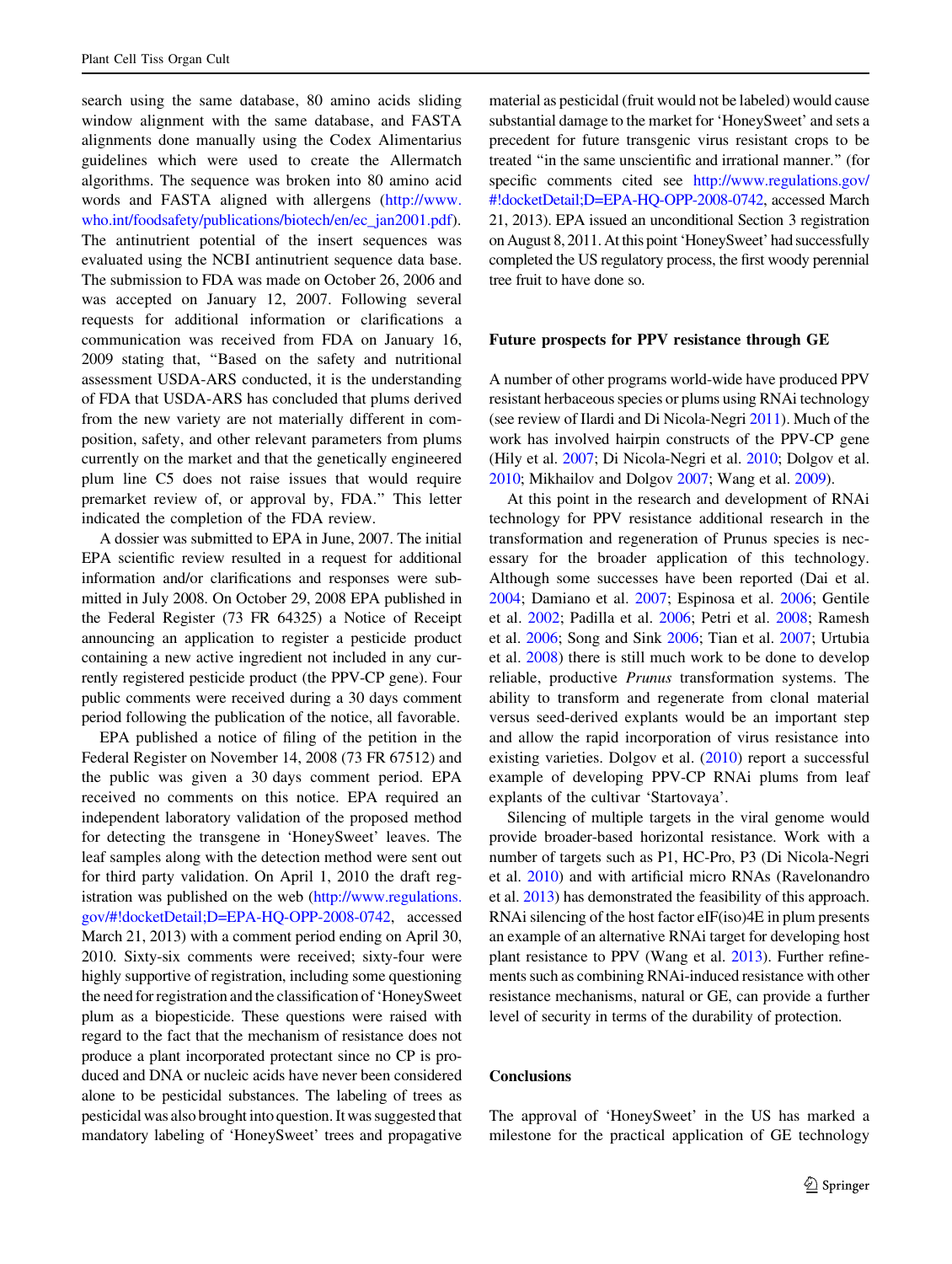<span id="page-7-0"></span>for the improvement of temperate fruit trees. We have, through international cooperation between public institutions in six countries, utilized genetic engineering to develop resistance to a major pathogen of a woody perennial fruit crop, taking the project from concept to a product that has passed regulatory scrutiny in the US.

We are currently hybridizing 'HoneySweet' with a range of cultivars from different P. domestica growing areas to develop new adapted resistant cultivars. These new cultivars derived from 'HoneySweet' will not require additional regulatory approval in the US. We are accelerating the breeding process using 'FasTrack' breeding which utilizes the Poplar Flowering Locus  $T$  (PtFT) gene (Böhlenius et al.  $2006$ ; Zhang et al.  $2010$ ) (Fig. 3).  $PtFT$ transgenic early flowering parental lines reduce the generation time from 4 years to 1 year (Srinivasan et al. [2012;](#page-11-0) <http://ucanr.edu/sites/fastrack/>, accessed March 19, 2013). We have also produced new PPV resistant plum lines silencing CP (Hily et al. [2007](#page-8-0)) and other PPV genes and these plants are currently under test.

We believe that 'HoneySweet' presents an important step in the utilization of genetic engineering to help solve major virus diseases of fruit trees. The approach documented by the research and development effort used to produce 'HoneySweet' has been shown to be effective, durable, and safe as a food and in the environment (CERA [2012\)](#page-8-0).

Regulatory and acceptance barriers to the release of GE virus resistant fruit crops exist and these are particularly evident in the EU. Over the past 15 years we have conducted a number of studies on environment risks and food



Fig. 3 Poplar Flowering Locus T (PtFT) transgenic early flowering P. domestica plum line in the greenhouse hybridized with 'Honey-Sweet' for rapid incorporation of the 'HoneySweet' resistance insert into new P. domestica germplasm and cultivars

 $\bigcirc$  Springer

safety in the EU and these studies have consistently demonstrated the safety of 'HoneySweet' plum, and by extension the technology used in its development. Current technologies have allowed DNA and small RNA sequencing of 'HoneySweet' (Callahan et al. [2010;](#page-8-0) C. Dardick, A. Callahan, T. Malinowski, unpublished) and these studies confirm prior safety assessments. Gene flow studies conducted for over a decade demonstrate the potential for coexistence of GE and conventional plums (Scorza et al. submitted). We look forward to regulatory approvals of 'HoneySweet' in other regions affected by PPV, and the development, testing and regulatory approval of new GE PPV-resistant cultivars from other genetic improvement programs. The efficacy, durability, and safety of 'HoneySweet' plum in the protection against PPV establish the practical advantages of RNAi technology for developing virus resistant crops and warrant its further application for protecting agricultural production. To accomplish this, research must move from the laboratory to the field and through the regulatory process. This is the real challenge to the technology.

Acknowledgments The authors wish to acknowledge the following persons and organizations that have contributed scientific expertise or otherwise supported the 'HoneySweet' research and development effort: A. Atanassov, J. Dougherty, L. Fortis, L. Georgi, J. Kumar, Black Sea Biotechnology Association, USDA-Foreign Agricultural Service, G. Llacer (Spain), B. Zawadzka (Poland) and N. Minoiu (Romania) who initiated 'HoneySweet' field tests in Europe. The field test in Spain was initiated under EU-BIOTECH FP4-''Risk assessment of genetically engineered woody plants expressing virus coat protein gene'' (1996–1999). Studies undertaken in the Czech Republic were supported by the Czech Ministry of Agriculture, Grants No. QI101A123, and No. 0002700604 and in Romania by EU contract ''TRANSVIR''QLK3-CT-2002-02140 and by the Romanian Research Ministry, contract 37/2003.

#### References

- Acuna R (1993) Outbreaks of Plum pox virus in Chile. Eur. Mediterr. Plant Prot Org Conf Plum pox virus, August 5–8, Bordeaux, France
- Anonymus (1970) Situation phytosanitaire de le sharka. Publications OEPP/EPPO, Série B 66
- Atanassoff D (1932/1933) Plum pox. A new virus disease. Yearbook, vol 11. Fac Agric Univ, Sofia, pp 49–69
- Badenes ML, Llácer G (2006) Breeding for resistance: breeding for Plum pox virus resistant apricots (Prunus armeniaca L.) in Spain. Bull OEPP/EPPO Bull 36:323–326
- Barba M, Hadidi A, Candresse T, Cambra M (2011) Plum pox virus. In: Hadidi A, Barba M, Candresse T, Jelkmann W (eds) Virus and virus-like disease of pome and stone fruits. APS Press, St. Paul, pp 185–197
- Beachy RN, Loesch-Fries S, Tumer NE (1990) Coat-protein-mediated resistance against virus infection. Ann Rev Phytopathol 28:451–474
- Blattný C (1930) Comments on virus and related diseases of plants I. Ochr Rostl 10:130–138 (in Czech)
- Böhlenius H, Huang T, Charbonnel-Campaa L, Brunner AM, Jansson S, Strauss SH, Nilsson O (2006) CO/FT regulatory module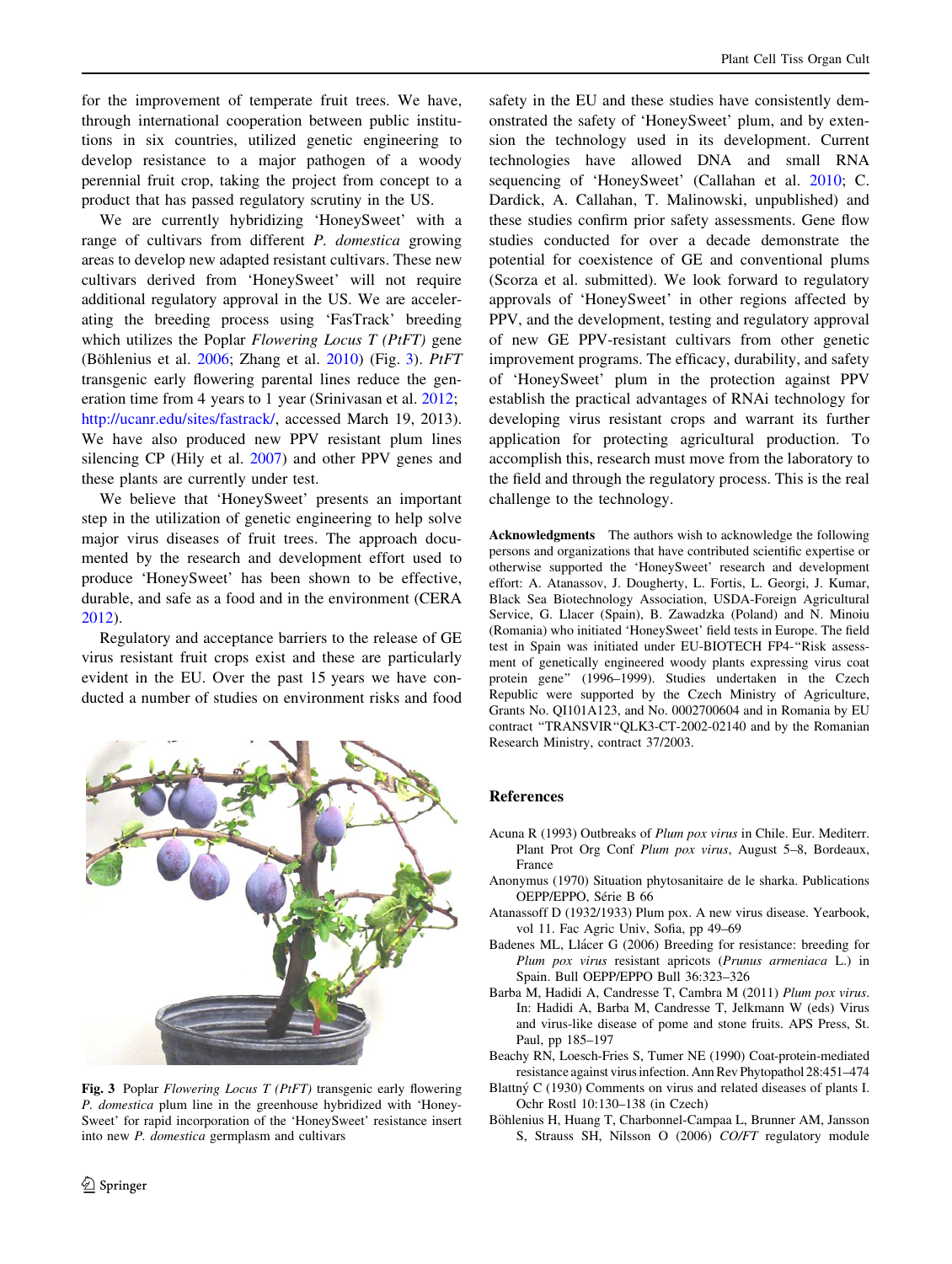<span id="page-8-0"></span>controls timing of flowering and seasonal growth cessation in trees. Science 312:1040–1043

- Callahan A, Dardick C, Scorza R (2010) Utilization of nextgeneration sequencing for analyzing transgenic insertions in plum: a risk assessment study. HortScience 45:S6 (Abstr.) [http://ashs.org/downloads/HortScience45\(8\)supplement.pdf](http://ashs.org/downloads/HortScience45(8)supplement.pdf)
- Cambra M, Capote N, Myrta A, Llácer G (2006) Plum pox virus and the estimated costs associated with sharka disease. Bull OEPP/ EPPO Bull 36:202–204
- Canova A, Giunchedi L, Credi R, Albertini A, Nicolli C (1977) Sharka or plum pox of apricot and plum in Italy. Frutticoltura 39:17–23 (in Italian)
- Capote N, Cambra M (2005) Variability of Plum pox virus populations in PPV-resistant transgenic and non-transgenic plums. Phytopathol Pol 36:107–113
- Capote N, Pérez-Panádes J, Monzó C, Carbonell EA, Urbaneja A, Scorza R, Ravelonandro M, Cambra M (2007) Evaluación del riesgo ambiental de cultivo en campo de ciruelos transgénicos sensibles y resistentes a Plum pox virus. ITEA 103:156-167
- Capote N, Pérez-Panádes J, Monzó C, Carbonell EA, Urbaneja A, Scorza R, Ravelonandro M, Cambra M (2008) Assessment of the diversity of Plum pox virus and aphid populations on transgenic European plums under Mediterranean conditions. Transgenic Res 17:367–377
- CERA (2012) GM Crop Database. Center for environmental risk assessment (CERA), ILSI Research Foundation, Washington D.C. [http://cera-mc.org/index.php?action=gm\\_crop\\_database](http://cera-mc.org/index.php?action=gm_crop_database)
- Crescenzi A, Nuzzaci M, Piazzolla P, Levy L, Hadid A (1995) Plum pox virus (PPV) in sweet cherry. Acta Hortic 386:219–225
- Cropley R (1968) The identification of plum pox (sharka) virus in England. Plant Pathol 17:66–70
- Dai WH, Jacques V, Walla JA, Cheng ZM (2004) Plant regeneration of chokecherry (Prunus virginiana L.) from in vitro leaf tissues. J Environ Hortic 22:225–228
- Dal Zotto A, Ortego JM, Raigón JM, Caloggero S, Rossini M, Ducasse CA (2006) First report in Argentina of Plum pox virus causing sharka disease in Prunus. Plant Dis 90:523
- Damiano C, Gentile A, Monticelli S, Kondakova V, Todorovska E, Kamenova I, Badjiakov I, Atanassov A, Scorza R (2007) Improving regeneration and transformation for resistance to sharka in Prunus. Acta Hortic 738:583–587
- Damsteegt VD, Scorza R, Stone AL, Schneider WL, Webb K, Demuth M, Gildow FE (2007) Prunus host range of Plum pox virus (PPV) in the United States by aphid and graft inoculation. Plant Dis 91:18–23
- Demetriades SD, Castimbas C (1968) Attaques et nouveaux ennemis signalés (sharka). Bull Phytosanitaire FAO 16:10–11 (in French)
- Depicker A, Van Montagu M (1997) Post-transcriptional gene silencing in plants. Curr Opin Cell Biol 9:373–382
- Di Nicola-Negri E, Tavazza M, Salandri L, Ilardi V (2010) Silencing of Plum pox virus 5''UTR/P1 sequence confers resistance to a wide range of PPV strains. Plant Cell Rep 29:1435–1444
- Dolgov S, Mikhaylov R, Serova T, Shulga O, Firsov A (2010) Pathogen-derived methods for improving resistance of transgenic plums (Prunus domestica L.) for Plum pox virus infection. Julius-Kuhn-Arch 427:133–140
- Dondini L, Lain O, Vendramin V, Rizzo M, Vivoli D, Adami M, Guidarelli M, Gaiotti F, Palmisano F, Bazzoni A et al (2011) Identification of a QTL for resistance to plum pox virus strains M and D in Lito and Harcot apricot cultivars. Mol Breed 27:289–299
- Dosba F, Orliac S, Maison P, Massione G, Audergon JM (1992) Evaluation of resistance to plum pox virus in apricot trees. Acta Hortic 309:211–219
- Dunéz J (1987) Plum pox disease of stone fruit trees. FAO, Rome
- Espinosa AC, Pijut PM, Michler CH (2006) Adventitious shoot regeneration and rooting of Prunus serotina in vitro cultures. HortScience 41:193–201
- Ferreira SA, Pitz KY, Manshardt R, Zee F, Fitch M, Gonsalves D (2002) Virus coat protein transgenic papaya provides practical control of papaya ringspot virus in Hawaii. Plant Dis 86:101–105
- Fire A, Xu S, Montgomery MK, Kostas SA, Driver SE, Mello CC (1998) Potent and specific genetic interference by doublestranded RNA in Caenorhabditis elegans. Nature 391(806):811
- Fitch MM, Manshardi RM, Gonsalves D, Slightom JL, Sanford JC (1990) Stable transformation of papaya via microprojectile bombardment. Plant Cell Rep 9:189–194
- Fuchs M, Cambra M, Capote N, Jelkmann W, Kundu J, Laval V, Martelli GP, Minafra A, Petrovic N, Pfieffer P, Pompe-Nocak M, Ravelonandro M, Sldarelli P, Stussi-Garaud C, Vigne E, Zagrai I (2007) Safety assessment of transgenic plums and grapevines expressing viral coat protein genes: new insights into real environmental impact of perennial plants engineered for virus resistance. J Plant Pathol 89:5–12
- Gentile A, Monticelli S, Damiano C (2002) Adventitious shoot regeneration in peach [Prunus persica (L.) Batsch]. Plant Cell Rep 20:1011–1016
- Gildow F, Damsteegt V, Stone A, Schneider W, Luster D, Levy L (2004) Plum pox in North America: identification of aphid vectors and a potential role for fruit in virus spread. Phytopathology 94:868–874
- Glasa M, Hricovsky L, Kudela O (1999) Evidence for non-transmission of Plum pox virus by seed in infected plum and myrabolan. Biologia Bratisl 54:481–484
- Gonsalves D (1998) Control of papaya ringspot virus in papaya: a case study. Ann Rev Phytopathol 36:415–437
- Hamilton A, Baulcombe D (1999) A species of small antisense RNA in posttranscriptional gene silencing in plants. Science 286:950–952
- Hartmann W, Neumüller M (2006) Breeding for resistance: breeding for Plum pox virus resistant plums (Prunus domestica L) in Germany. Bull OEPP/EPPO Bull 36:332–336
- Hartmann W, Petruschke M (2000) Sharka resistant plums and prunes by utilization of hypersensitivity. Acta Hortic 538:392–395
- Hily JM, Scorza R, Malinowski T, Zawadska B, Ravelonandro M (2004) Stability of gene silencing-based resistance to Plum pox virus in transgenic plum (Prunus domestica L.) under field conditions. Transgenic Res 13:427–436
- Hily JM, Scorza R, Webb R, Ravelonandro M (2005) Accumulation of the long class of siRNA is associated with resistance to Plum pox virus in transgenic woody perennial plum tree. Mol Plant Microbe Interact 8:794–799
- Hily JM, Ravelonandro M, Damsteegt V, Bassett C, Petri C, Liu Z, Scorza R (2007) Plum pox virus coat protein gene intron-hairpin-RNA (ihpRNA) constructs provide resistance to Plum pox virus in Nicotiana benthamiana and Prunus domestica. J Am Soc Hortic Sci 132:850–858
- Ilardi V, Di Nicola-Negri E (2011) Genetically engineered resistance to Plum pox virus infection in herbaceous and stone fruit hosts. GM Crops 2:24–33
- Isac M, Preda S, Marcu M (1998) Aphid species—vectors of plum pox virus. Acta Virol 4:233–234
- James D, Glasa M (2006) Causal agent of sharka disease: new and emerging events associated with *Plum pox virus* characterization study. Bull OEPP/EPPO Bull 36:247–250
- James D, Varga A (2005) Nucleotide sequence analysis of Plum pox virus isolate W3174: evidence of a new strain. Virus Res 110:50–143
- James D, Varga A (2011) Genetic diversity of Canadian isolates of Plum pox virus and its significance. Acta Hortic 899:29–38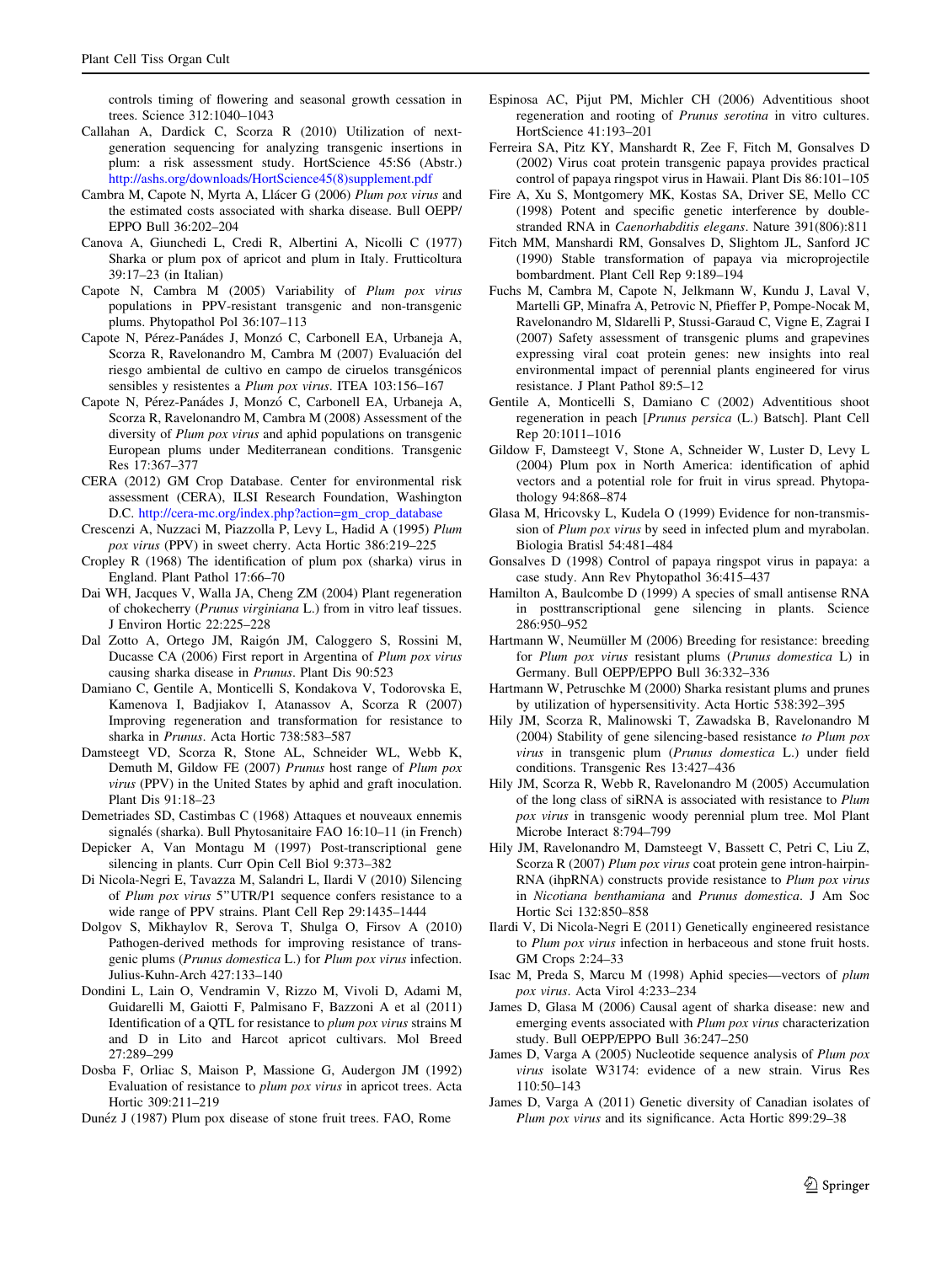- <span id="page-9-0"></span>James D, Varga A, Thompson D, Hayes S (2003) Detection of a new and unusual isolate of Plum pox potyvirus in plum (Prunus domestica). Plant Dis 87:1119–1124
- Jarošová J, Gadiou S, Polák J, Ravelonandro M, Scorza R, Kumar JK (2010) Evaluation of transgenic Prunus domestica L., clone C5 resistance to Plum pox virus. Julius-Kuhn Arch 427:330–333
- Jefferson RA (1987) Assaying chimeric genes in plants: the GUS gene fusion system. Plant Mol Biol Rep 5:387–405
- Jordovic M (1968) Effect of sources of infection on epidemiology of sharka (plum pox) virus disease. Tagungsber. DL DDR Berlin 97:301–308
- Josifovic´ M (1937) Mosaic of plum. Arch Minister Poljopriv 4:131–143 (in Serbochorv.)
- Kalayshan JA, Bilkey ND, Verderevskaya TD, Rubina EV (1994) Plum pox virus in sour cherry in Moldova. Bull OEPP/EPPO Bull 24:645–649
- Kamenova I, Scorza R, Ravelonandro M, Callahan A, Paunovic S, Zagrai I, Dorokhov D (2010) Blume Y (2010) Case study: reducing the harmful impacts of *Plum pox virus* through the use of biotechnology. In: Golikov A, Atanassov A (eds) Regional consensus documents on environmental risk and economic assessment of genetically modified crops. Black Sea Biotechnology Association, Infoprint, pp 127–151
- Karayiannis I, Mainou A, Tsaftaris A (1999) Apricot breeding in Greece for fruit quality and resistance to plum pox virus. Acta Hortic 488:111–117
- Kegler H, Hartmann W (1998) Present status of controlling conventional strains of Plum pox virus. In: Plant virus control. American Phytopathology Society, 3340, Pilot Knob Road, St. Paul, Minnesota pp 616–628
- Kegler H, Schade C (1971) Plum pox virus. CMI/AAB Descr Plant Vir 70:1–4
- Kegler H, Verderevskaja TD, Bivol TF (1985) Detection of different resistance types of plants against sharka virus (Plum pox virus). Arch für Phytopath und Pflanzeschutz 21:339-346
- Kegler H, Hartmann W, Fuchs E, Gruntzig M (1995) Different host reaction can involve field resistance of plum genotype to plum pox virus. Acta Hortic 386:306–310
- Kollerova E, Novakova S, Subr Z, Glasa M (2006) Plum pox virus mixed infection detected on apricot in Pakistan. Plant Dis 90:1108
- Kundu JK, Briard P, Hily JM, Ravelonandro M, Scorza R (2008) Role of the 25–26 nt siRNA in the resistance of transgenic Prunus domestica graft inoculated with plum pox virus. Virus Genes 36:215–220
- Kunze L, Krczal H (1971) Transmission of sharka virus by aphids. In: Proceedings of the 8th European Symposium of Fruit Tree Virus Diseases, Institut National de la Recherche Agronomique, Paris, pp 255–260
- Labonne G, Lauriaut F, Yvon M, Quiot JB, Avinent L, Llacer GL (1995) Aphids as potential vectors of Plum pox virus. Comparison of methods of testing and epidemiological consequences. Acta Hortic 386:207–218
- Lalli DA, Abbott AG, Zhebentyayeva TN, Badenes ML, Damsteegt V, Polák J, Krška B, Salava J (2008) A genetic linkage map for an apricot (Prunus armeniaca L.) BC1 population mapping plum pox virus resistance. Tree Genet Genomes 4:481–493
- Lambert P, Dicentra F, Rubio M, Audergon JM (2007) QTL analysis of resistance to sharka disease in the aprocot (Prunus armeniaca L.) 'Polanais' x 'Stark Early Orange' F1 progeny. Tree Genet Genomes 3:299–309
- Levy L, Damsteegt V, Welliver R (2000) First report of Plum pox virus (Sharka disease) in Prunus persicae in the United States. Plant Dis 84:202
- Lichtenegger L, Neumuller M, Treutter D, Hartmann W (2010) The inheritance of the hypersensitivity resistance of European plum

 $\bigcirc$  Springer

(Prunus domestica L.) against the  $Plum$  pox virus. Julius-Künh Arch 427:327–329

- Ling KS, Namba S, Gonsalves C, Slightom JL, Gonsalves D (1991) Protection against detrimental effects of Potyvirus infection in transgenic tobacco plants expressing the papaya ringspot virus coat protein gene. Biotechnology 9:752–758
- Llácer G (2006) Hosts and symptoms of *Plum pox virus*: herbaceous hosts. Bull OEPP/EPPO Bull 36:227–228
- Llácer G, Cambra M (2006) Hosts and symptoms of Plum pox virus: fruiting Prunus species. Bull OEPP/EPPO Bull 36:219–221
- Llácer G, Cambra M, Lavina A (1985) Detection of plum pox virus in Spain. Bull OEPP/EPPO Bull 15:325–329
- Louro D, Corvo LM (1985) Occurrence of sharka in Portugal. Acta Hortic 193:183
- Maejima K, Hoshi H, Hashimoto M, Himeno M, Kawanishi T, Komatsu K, Yamaji Y, Hamamoto H, Namba S (2010) First report of Plum pox virus infecting Japanese apricot (Prunus mume Sieb. Et Zucc) in Japan. J Gen Plant Pathol 76:226–231
- Malinowski T, Zawadzka B, Ravelonandro M, Scorza R (1998) Preliminary report on the apparent breaking of resistance of transgenic plum by chip budding inoculation of Plum pox virus PPV-S. Acta Virol 42:241–243
- Malinowski T, Cambra M, Capote N, Zawadska B, Gorris MT, Scorza R, Ravelonadro M (2006) Field trials of plum clones transformed with the Plum pox virus coat protein (PPV-CP) gene. Plant Dis 90:1012–1018
- Marandel G, Salava J, Abbott A, Candresse T, Decroocq V (2009) Quantitative trait loci meta-analysis of Plum pox virus resistance in apricot (Prunus armeniaca L.): new insights on the organization and the identification of genomic resistance factors. Mol Plant Pathol 10:347–360
- Maroquin C, Rassel A (1976) Caractérisation du plum pox virus sur un prunier en Belgique. Parasitica 32:93–108 (in French)
- Meijneke CAR (1967) Sharka in plums and peaches. Fruitteelt 57:251–252 (in Dutch)
- Mendonca D, Lopes MS, Laimer de Camara Machado M, Da Camara Machado A (1997) Diagnosis of viral diseases in stone fruits cultivated in the Azorean islands Terceira and Graciosa. In: Proceedings 17th Internat Symp Virus Virus-like Dis Temperate Fruit Crops. Bethesda: 40 (Abstr.)
- Mikhailov RV, Dolgov SV (2007) Transgenic plum (Prunus domestica L.) plants obtained by Agrobacterium-mediated transformation of leaf explants with various selective agents. Acta Hortic 738:613–623
- Milusheva S, Gercheva P, Bozhkova V, Kamenova I (2008) Experiments on transmission of plum pox virus through Prunus seeds. J Plant Pathol 90:S1.23–S1.26
- Minoiu N (1997) Plum diseases and pests. In: Cociu I, Botu I, Minoiu NI, Modoran I (eds) The Plum. Editure Conphys, Pitesti, pp 343–374
- Minoiu N, Maxim A, Vladianu D, Platon I, Balaci R (1998) New results concerning the plum pox virus epidemiology and resistance of plum cultivars, hybrids and rootstocks. Acta Virolgica 42:244–247
- Moreno A, Fereres A, Cambra M (2009) Quantitative estimation of Plum pox virus targets acquired and transmitted by a single Myzus persicae. Arch Virol 154:1391–1399
- Navratil M, Safarova D, Karesova R, Petrzik K (2005) First evidence of Plum pox virus on apricot trees in China. Plant Dis Note 89:338
- Nemchinov L, Hadidi A (1996) Characterization of the sour cherry strain of Plum pox virus. Phytopathology 86:575–580
- Neumüller M, Hartmann W (2008) The phenotypically quantitative nature of hypersensitivity of European plum (Prunus domestica L.) against the Plum pox virus and its description using the hypersensitivity index. Hortic Sci (Prague) 35:50–64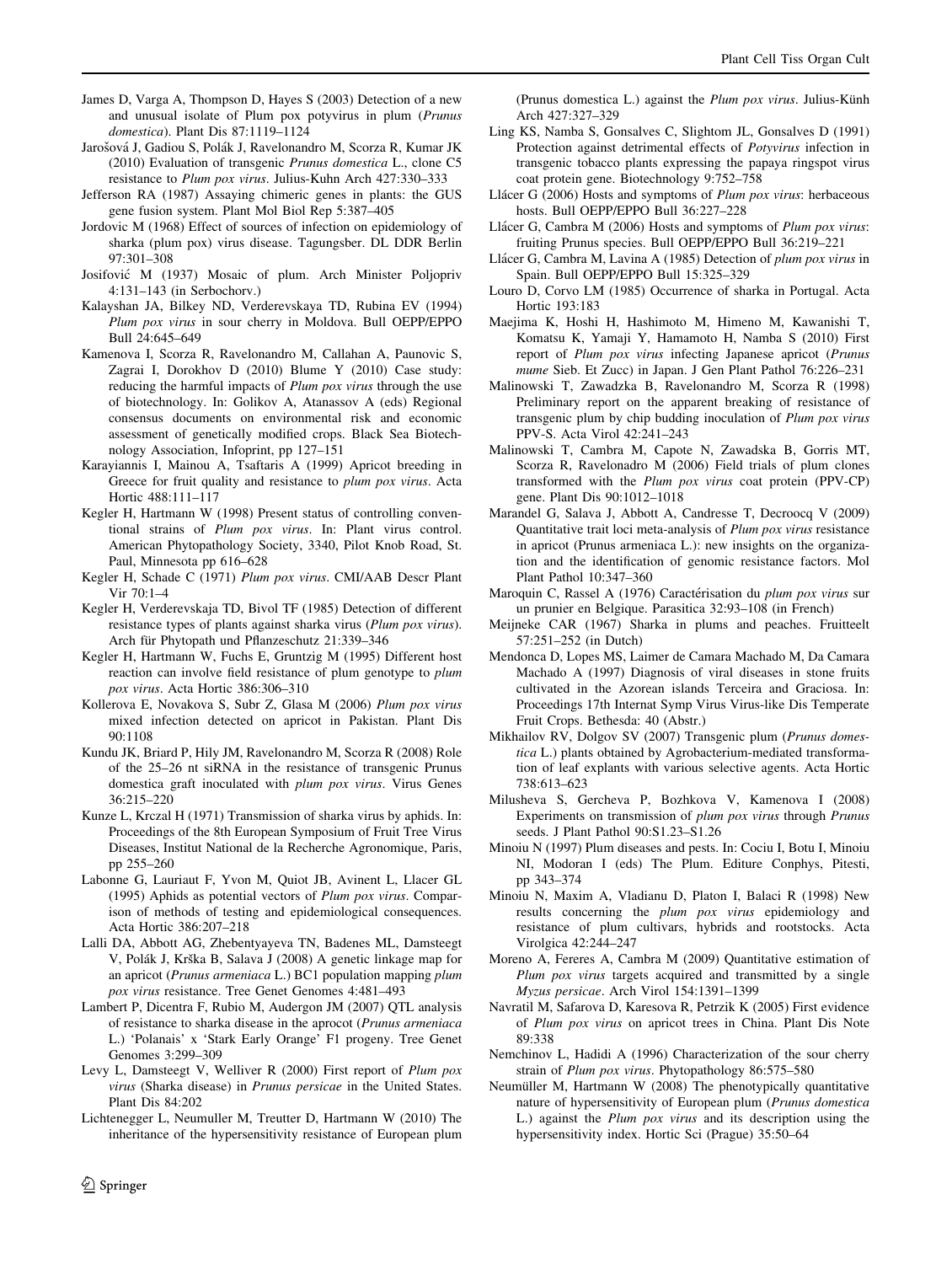- <span id="page-10-0"></span>Neumüller M, Hartmann W, Petruschke M, Treutter D (2010) The hypersensitivity resistance of European plum to the Plum pox virus and its potential impact on the epidemiology of the virus. Julius-Kühn Arch 427:147-150
- OEPP/EPPO (1983) Data sheets on quarantine organisms No. 96, Plum pox virus. Bull OEPP/EPPO Bull 13 (1)
- OEPP/EPPO Bull (2006) A review of Plum pox virus. In: Capote N, Cambra M, Llacer G, Petter F, Platts LG, Roy AS, Smith IM (eds) Blackwell Publishing Los Angeles, CA, pp 201–349
- Olmos A, Capote N, Candresse T (2006) Detection and characterization of Plum pox virus: molecular methods. Bull OEPP/EPPO Bull 36:262–266
- Padilla IMG, Golis A, Gentile A, Damiano C, Scorza R (2006) Evaluation of transformation in peach Prunus persica explants using green fluorescent protein (GFP) and beta-glucuronidase (GUS) reporter genes. Plant Cell Tissue Organ Cult 84:309–314
- Papingyi A (1965) Lija në formë unaze e kumbullës. Plum ring pox on plum. Bull Shke Bujq, Tirane 2:31–32 (in Albanian)
- Pasquini G, Barba M (2006) The question of seed transmissibility of Plum pox virus. Bull OEPP/EPPO Bull 36:287–292
- Pasquini G, Simeone AM, Conte L, Barba M (1998) Detection of Plum pox virus in apricot seeds. Acta Virol 42:260–263
- Pasquini G, Simeone AM, Conte L, Barba M (2000) RT-PCR evidence of the non-transmission through seed of *Plum pox virus* strains D and M. J. Plant Pathol 82:221–226
- Petri C, Webb K, Hily J-M, Dardick C, Scorza R (2008) High transformation efficiency in plum (Prunus domestica L.): a new tool for functional genomics studies in Prunus spp. Mol Breeding 22:581–591
- Pieniazek SA (1962) Survey on fruit tree virus diseases present in Poland. In: Proceedings 5th European symposium fruit tree virus diseases. Bologna
- Polák J, Jarošová J (2012) Susceptibility of plum trees cv. 'Jojo' to a Czech isolate of Plum pox virus strain D. Can J Plant Pathol 34:283–287
- Polák J, Komínek P (2001) Further evidence of the non-transmissibility of Plum pox virus through seeds: myrobalan (Prunus cerasifera). Phytopathol Pol 20:39–46
- Polák J, Komínek P (2012) Biological evidence for practical immunity of apricot cultivar Harlayne to Plum pox virus. Plant Protect Sci 48:143–148
- Polák J, Oukropec I, Chod J (1992) The production of sharka free propagating material of apricots and peaches in Czech Republic. Acta Hortic 309:139–142
- Polák J, Pívalová J, Jokeš M, Svoboda J (2005a) Prune cv. Jojo resistance to different strains of Plum pox virus. Plant Protect Sci 41:47–51
- Polák J, Pívalová J, Jokeš M, Svoboda J, Scorza R, Ravelonandro M (2005b) Preliminary results of interactions of Plum pox (PPV), Prune dwarf (PDV), and Apple chlorotic leafspot (ACLSV) viruses with transgenic plants of plum, Prunus domestica L. clone C-5 grown in an open field. Phytopathol Pol 36:115–122
- Polák J, Pívalová J, Kumar J, Jokeš M, Scorza R, Ravelonandro M (2008) Behaviour of transgenic Plum pox virus-resistant Prunus domestica L. clone C5 grown in the open field under a high and permanent infection pressure of the PPV-REC strain. J Plant Pathol 90:33–36
- Polák J, Kumar J, Krška B, Ravelonandro M (2012) Biotech/GM crops in horticulture: plum cv. Honeysweet resistant to Plum pox virus. Plant Protect Sci 48:S43–S48
- Ramesh SA, Kaiser BN, Franks T, Collins G, Sedgley M (2006) Improved methods in Agrobacterium-mediated transformation of almond using positive (mannose/pmi) or negative (kanamycin resistance) selection-based protocols. Plant Cell Rep 25:821–828
- Ravelonandro M, Monsion M, Teycheney PY, Delbos R, Dunez J (1992) Construction of a chimeric viral gene expressing Plum pox virus coat protein. Gene 120:167–173
- Ravelonandro M, Scorza R, Bachelier JC, Labonne G, Levy L, Damsteegt V, Callahan AM, Dunez J (1997) Resistance of transgenic Prunus domestica to Plum pox virus infection. Plant Dis 81:1231–1235
- Ravelonandro M, Scorza R, Renaud R, Salesses G (1998) Transgenic plums resistant to Plum pox virus infection and preliminary results of cross-hybridization. Acta Hortic 478:67–71
- Ravelonandro M, Briard P, Scorza R (2001) Significant resistance of transgenic plums against the four serotypes of plum pox potyvirus. Acta Hortic 550:431–435
- Ravelonandro M, Scorza R, Minoiu R, Zagrai I, Platon I (2002a) Field tests of transgenic plums in Romania. Sănătatea Plant 6:16–17
- Ravelonandro M, Briard P, Monsion M, Scorza R (2002b) Stable transfer of the Plum pox virus (PPV) capsid transgene to seedlings of two French cultivars 'Prunier d'Ente 303' and 'Quetsche 2906', and preliminary results of PPV challenge assays. Acta Hortic 577:91–96
- Ravelonandro M, Scorza R, Kundu J, Briard P, Monsion M (2007) The effect of co-infecting viruses on transgenic *Plum pox virus* resistant plums (Prunus domestica). Acta Hortic 738:653–656
- Ravelonandro M, Scorza R, Briard P, Lafargue B, Renaud R (2011) Inheritance of silencing in transgenic plums. Acta Hortic 899:139–144
- Ravelonandro M, Briard P, Hily JM (2013) RNAi to silence the plum pox virus genome. Acta Hortic 974:165–174
- Ravelonanrdo M, Briard P, Renaud R, Scorza R (2001) Transgenebased resistance to Plum pox virus (Sharka disease) is transferred through inter-specific hybridization in Prunus. Acta Hortic 546:569–574
- Roy AS, Smith IM (1994) Plum pox situation in Europe. Bull OEPP/ EPPO Bull 24:515–523
- Sahtiyanci S (1969) Virus de la sharka chez le prunier. Bull Phytosanitaire FAO 17:69 (in French)
- Salava J, Wang Y, Krška B, Polák J, Komínek P, Miller WR, Dowler LW, Reighard LG, Abbott GA (2001) Identification of molecular markers linked to resistance of apricot (Prunus armeniaca L.) to Plum pox virus. In: Plant and Animal Genome IX Conference, San Diego, USA: [http://www.intl-pag.org/pag/10/abstracts/](http://www.intl-pag.org/pag/10/abstracts/P5h_01.html) [P5h\\_01.html](http://www.intl-pag.org/pag/10/abstracts/P5h_01.html)
- Salava J, Wang Y, Krška B, Polák J, Komínek P, Miller W, Dowler W, Reighard GL, Abbott AG (2002) Identification of molecular markers linked to resistance of apricot (Prunus armeniaca L.) to plum pox virus. J Plant Dis Protect 109:64–67
- Sanford JC, Johnston SA (1985) The concept of parasite-derived resistance-deriving resistance genes from the parasite's own genome. J Theor Biol 113:395–405
- Schuch K (1957) Virus diseases and similar phenomena in fruit crops. Mitt. Biologischen Bundesanstalt für Land- und Forstwirtschaft 88:126–128 (in German)
- Scorza R, Ravelonandro M, Callahan AM, Cordts JM, Fuchs M, Dunez J, Gonsalves D (1994) Transgenic plums (Prunus domestica) express the Plum pox virus coat protein gene. Plant Cell Rep 14:18–22
- Scorza R, Levy L, Damsteegt V, Yepes M, Cordts J, Hadidi A, Slightom J, Gonsalves D (1995) Transformation of European plum (Prunus domestica L.) with the papaya ringspot virus coat protein gene and reaction of transgenic plants to inoculation with plum pox virus. J Am Soc Hortic Sci 120:943–952
- Scorza R, Callahan AM, Levy L, Damsteegt V, Ravelonandro M (1998) Transferring potyvirus coat protein gene through hybridization of transgenic plants to produce Plum pox virus resistant plums (Prunus domestica). Acta Hortic 472:421–427
- Scorza R, Callahan A, Levy L, Damsteegt V, Webb K, Ravelonandro M (2001) Post-transcriptional gene silencing in Plum pox virus